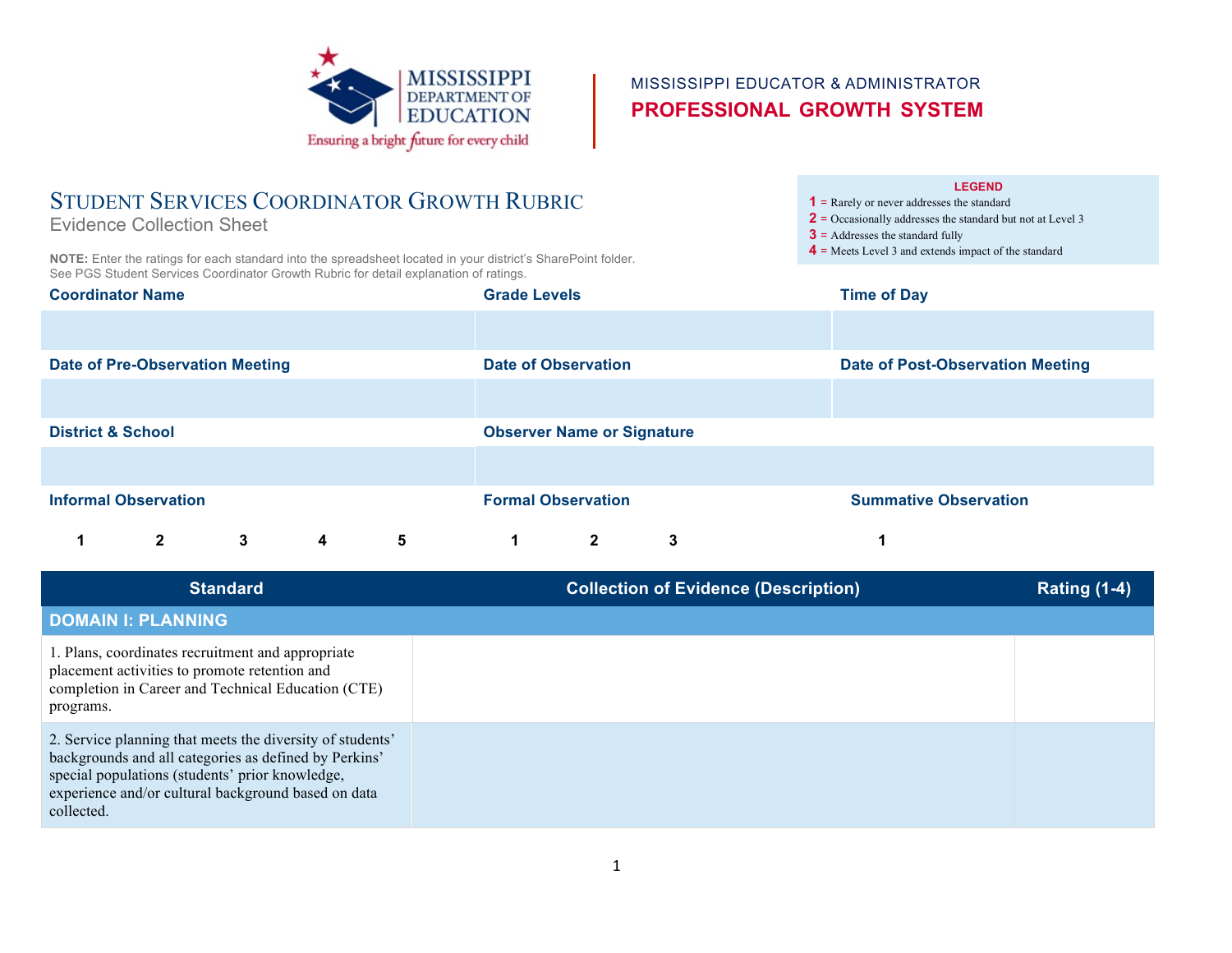

## MISSISSIPPI EDUCATOR & ADMINISTRATOR **PROFESSIONAL GROWTH SYSTEM**

| <b>Standard</b>                                                                                                                                                                | <b>Collection of Evidence (Description)</b> | <b>Rating (1-4)</b> |
|--------------------------------------------------------------------------------------------------------------------------------------------------------------------------------|---------------------------------------------|---------------------|
| <b>DOMAIN II: ASSESSMENT</b>                                                                                                                                                   |                                             |                     |
| 3. Collects and organizes data from assessments to plan<br>instruction, provide feedback, and appropriate<br>instructional support, and track and monitor student<br>progress. |                                             |                     |
| <b>DOMAIN III: INSTRUCTION</b>                                                                                                                                                 |                                             |                     |
| 4. Actively engages students in the learning process.                                                                                                                          |                                             |                     |
| 5. Communicates clearly and effectively.                                                                                                                                       |                                             |                     |
| <b>DOMAIN IV: LEARNING ENVIRONMENT</b>                                                                                                                                         |                                             |                     |
| 6. Creates an environment conducive to learning.                                                                                                                               |                                             |                     |
| <b>DOMAIN V: PROFESSIONAL RESPONSIBILITIES</b>                                                                                                                                 |                                             |                     |
| 7. Engages in continuous professional learning<br>opportunities and applies new information to meet the<br>needs of the students.                                              |                                             |                     |
| 8. Establishes and maintain effective communication<br>with parents/guardians and community stakeholders.                                                                      |                                             |                     |
| 9. Collaborates with colleagues and is an active member<br>of a professional learning community in the school.                                                                 |                                             |                     |